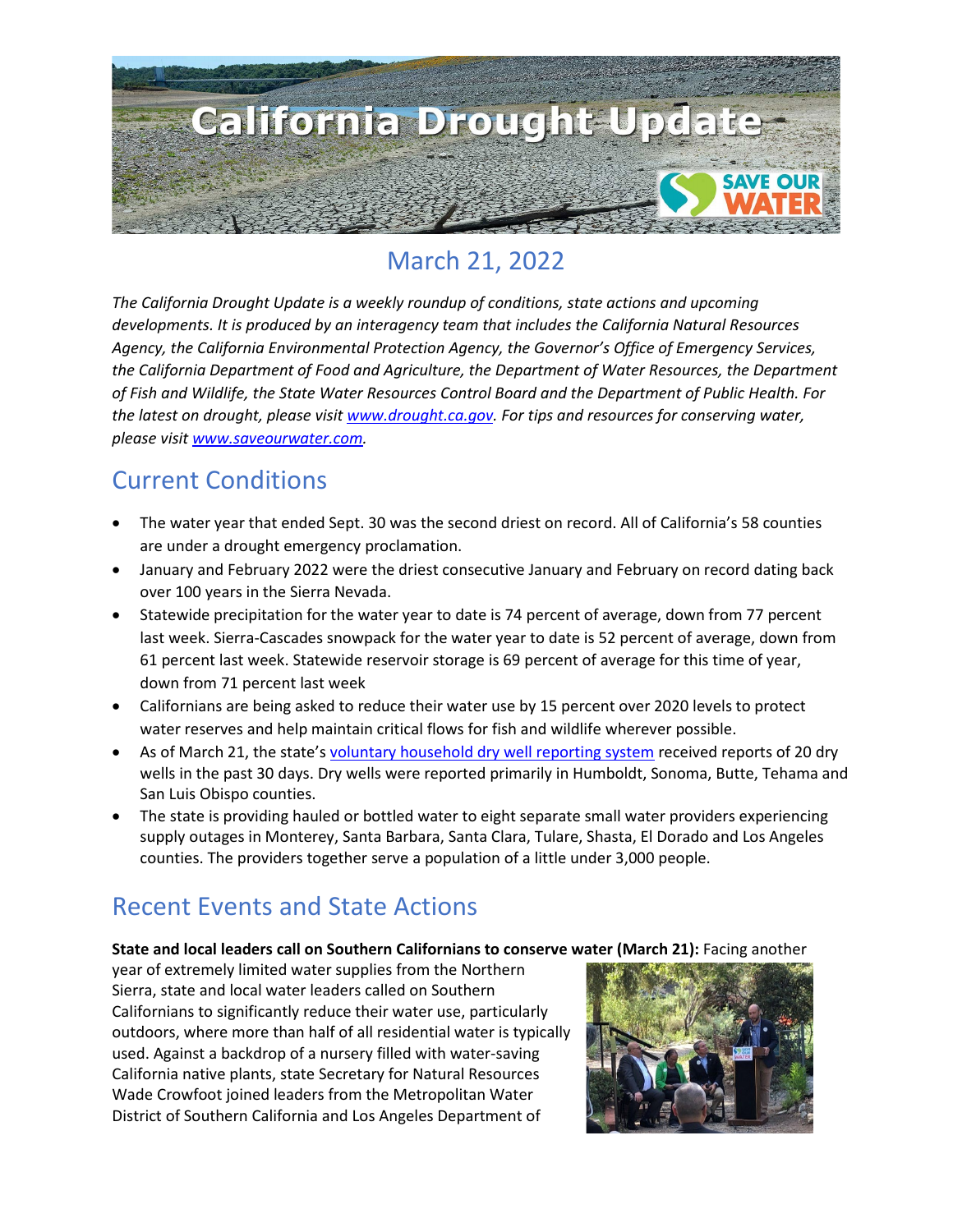Water and Power to sound the alarm on the severity of the [drought](https://www.mwdh2o.com/planning-for-tomorrow/how-we-plan/drought/) – now in its third year – and offer residents tips and rebates to help them conserve.

**DWR announces \$180 million in funding for drought relief projects (March 21):** DWR announced its second phase of funding through th[e Urban and Multibenefit Drought Relief Grant program.](https://lnks.gd/l/eyJhbGciOiJIUzI1NiJ9.eyJidWxsZXRpbl9saW5rX2lkIjoxMDEsInVyaSI6ImJwMjpjbGljayIsImJ1bGxldGluX2lkIjoiMjAyMjAzMjEuNTUyNDM4NTEiLCJ1cmwiOiJodHRwczovL3dhdGVyLmNhLmdvdi9XYXRlci1CYXNpY3MvRHJvdWdodC9VcmJhbi1NdWx0aS1CZW5lZml0LURyb3VnaHQ_dXRtX21lZGl1bT1lbWFpbCZ1dG1fc291cmNlPWdvdmRlbGl2ZXJ5In0.bLdx8jIh-QymZ6e3ur99YUwp7D7k3T6qLwZOZ5TAoZ8/s/1821935473/br/128453406220-l) The program will provide financial assistance to 62 projects throughout the state to tackle drought impacts on human health and safety, protect fish and wildlife resources, and support other public benefits, such as ecosystem improvements. Of the \$180 million in funding, half will support various types of water supply projects including groundwater, surface water, recycled water, and supply reliability. The other half of the awarded funds will finance projects focused on water conservation, groundwater recharge, water quality, and habitat restoration. Included in the awards are five projects benefiting tribes and 38 projects benefiting underrepresented communities.

**State Water Board advises diverters to plan for shortages (March 21):** As drought conditions persist throughout California, the State Water Board sent [early warning letters](https://www.waterboards.ca.gov/drought/docs/2022/dyl_2022_web.pdf) to approximately 20,000 water right holders urging them to plan for potential shortages. Despite record-breaking storms in October and December 2021, most of California is experiencing a severe drought due to the driest January and February on record. The letter notes that conditions are worsening quickly and can threaten water supplies, impair critical habitat, reduce recreational opportunities, and create uncertainty for all water users.

**DWR announces reduction in State Water Project allocation (March 18):** DWR reduced the anticipated allocation this year for the State Water Project from 15 percent to 5 percent of requested supplies. In addition to the 5 percent allocation, DWR will provide for any unmet critical health and safety needs of

the 29 water agencies that contract to receive SWP supplies. The reduction in the allocation reflects extreme swings in precipitation. After a dry October and November, DWR expected to meet only health and safety supply needs. After robust rain and snow in December, DWR announced an allocation of 15 percent. DWR scaled back that allocation after a recordbreaking lack of precipitation in January and February, with no major storms in March. A final SWP allocation typically is announced in May or June.



**DWR, U.S. Bureau of Reclamation submit Temporary Urgency Change Petition (March 18):** DWR and the U.S. Bureau of Reclamation jointly filed a Temporary Urgency Change Petition with the State Water Resources Control Board to temporarily modify requirements in water right permits and licenses for the Central Valley Project and State Water Project between April 1 and June 30. The changes are in response to a historically dry January, February, and first half of March, which are typically California's wettest months. Facing a third consecutive year of critically dry conditions, the changes are expected to conserve vital water supplies in upstream reservoirs for critical needs later in the year, including public health and safety, and environmental needs.

**State Water Board assists well users (March 17):** The State Water Board awarded a \$5.5 million grant from the Safe and Affordable Drinking Water Fund to expand a testing program and provide treatment to more rural households near Modesto facing well contamination. Board Member Laurel Firestone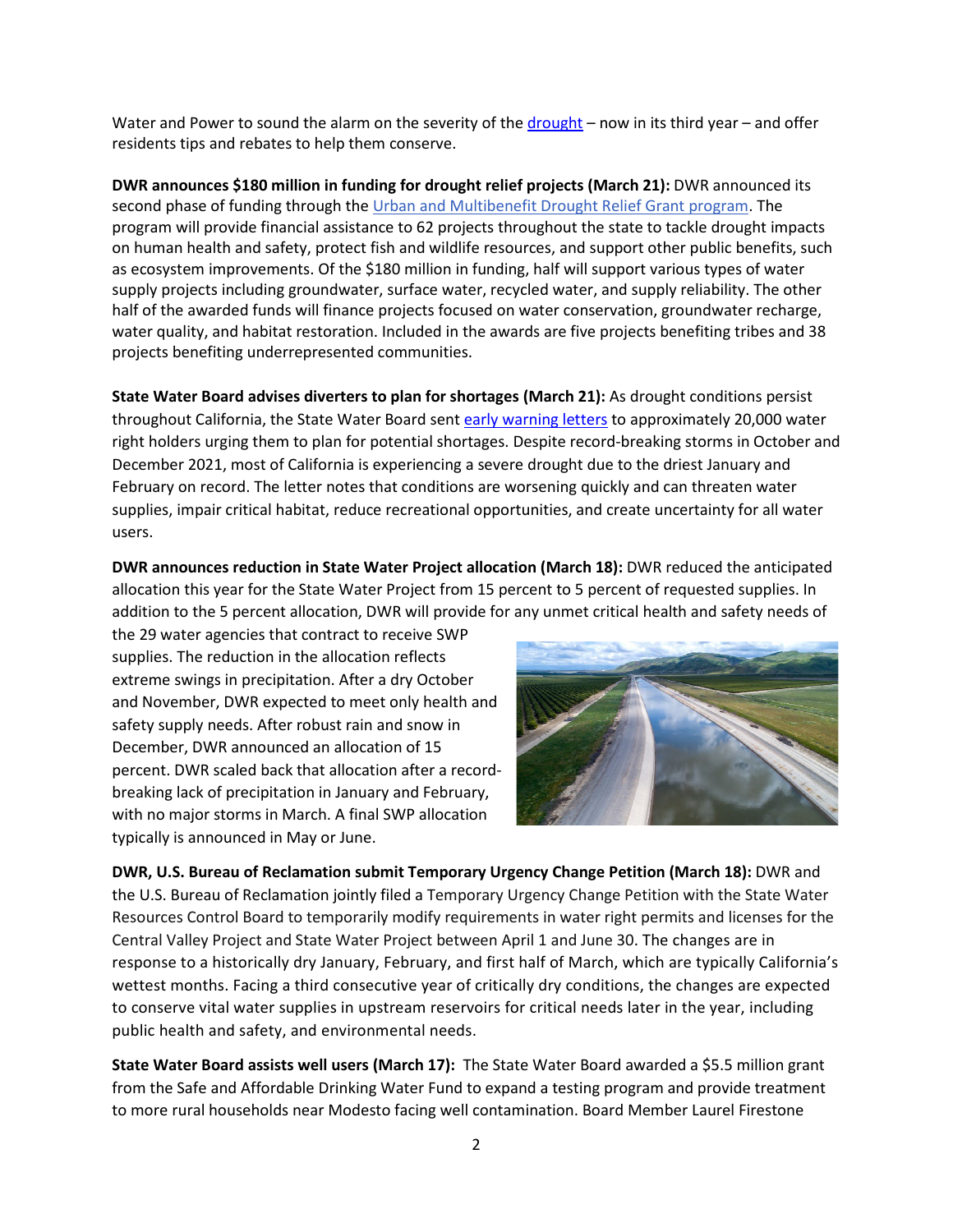joined the executive director of the grant recipient, Valley Water Collaborative, in Modesto to announce the award. The Collaborative already administers a program to test for nitrate contamination and provide treatment for domestic wells at no cost. This new partnership enables the Collaborative to expand testing to other contaminants, including arsenic and pesticides, and provide treatment free of charge to eligible well users.

**Federal grants announced for California water agencies (March 17):** The U.S. Bureau of Reclamation announced \$17.5 million in drought resiliency grants across the West, including \$2 million each to the following California water districts: Carmichael Water District for aquifer storage and recovery, the City of Santa Ana for water treatment, North Kern Water Storage District for capital improvements, Rosedale-Rio Bravo Water Storage District for groundwater banking, and the Turlock Irrigation District for a regulating reservoir project. The Santa Clarita Valley Water Agency received \$1.5 million for construction of wells to allow recovery of water banked in Kern County.

**Workshop examines Sacramento River temperature management (March 16):** The State Water Board hosted a workshop to discuss Sacramento River temperature management considerations that could



inform planning for the 2022 season and future years. The discussion included the status of Sacramento River chinook salmon and assessment of temperature modeling. Endangered winter-run chinook salmon evolved to spawn in cold waters of the upper Sacramento River and its tributaries but are blocked by Shasta Dam and forced to spawn in waters below the dam that can be lethally warm to salmon eggs and young.

**State boosts potential funding for seven water storage projects (March 16):** The California Water Commission voted to conditionally allocate an additional \$64 million in Proposition 1 funding for seven water storage projects that collectively would expand the state's storage capacity by 2.77 million acrefeet of water, more than double the capacity of Folsom Lake. The funding will be made available once the local water districts backing the projects complete permitting, environmental studies, and other requirements set forth in Proposition 1, the 2014 water bond that included \$2.7 billion to pay for the public benefits of new water storage projects. The Commission voted to give all seven projects a 1.5 percent increase in potential funding to help offset inflation and awarded \$25 million to the Sites project to correct a shortage from 2018 due to limited funding. The Sites project would construct a 1.5 million acre-foot off-stream surface storage reservoir in the Sacramento Valley west of the Sacramento River. The \$64 million conditionally distributed by the Commission became available when the Temperance Flat project, which proposed a new dam on the San Joaquin River, withdrew from the Proposition 1 program.

**State Water Board reports uptick in water consumption in January (March 15):** Urban water suppliers reported a statewide increase in water use of 2.6 percent for January 2022 compared to the same month in 2020, according to data presented by the State Water Board. The Colorado River region showed a 19 percent increase in water consumption while the Bay Area reduced water use by 1.4 percent. The South Coast, with about half of the state's population, increased water consumption by 1.8 percent. Overall, since the Governor called on Californians to save 15 percent last July, Californians have cumulatively reduced water consumption statewide by 6.5 percent. Water Board staff noted that almost no precipitation fell in California in January, which typically is one of the wettest months of the year.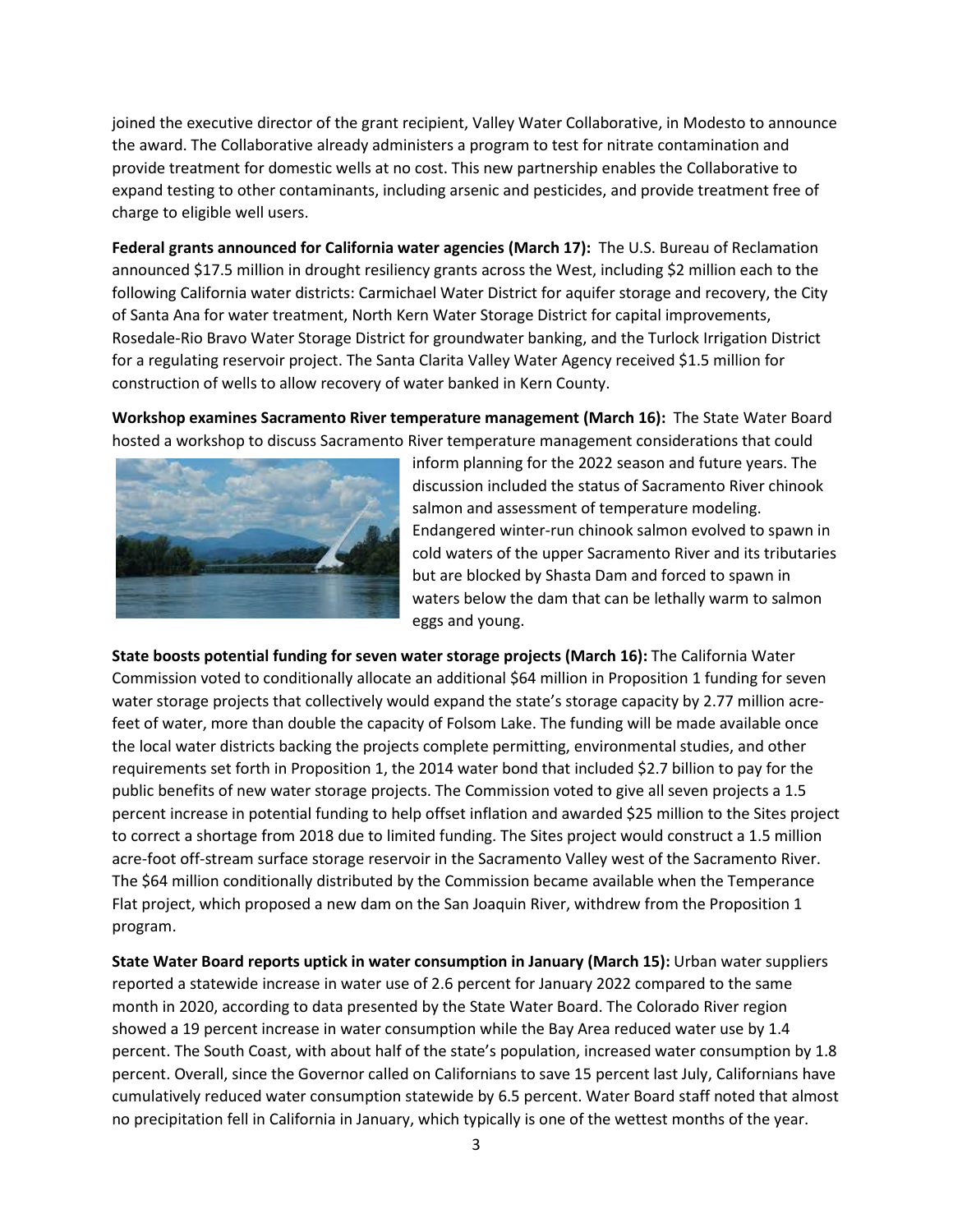**Science workshop on forecasting (March 15-17**): DWR, NASA Jet Propulsion Laboratory, the University of Arizona, and other partners held a virtual science workshop on sub-season-to-seasonal climate forecasting to support water management. Participants shared the latest research results, highlighted recent advances in short-term climate predictions, and discussed how to translate climate forecasts into products useful to water managers.

**Curtailment adjustments (ongoing):** The Water Board lifted curtailments in most watersheds following December storms, but dry conditions in January and February led to reimposition of curtailments in some areas. Curtailments have been reinstated in a few [sub-watersheds](https://www.waterboards.ca.gov/drought/mill_deer_creeks/) of the Delta and in the [Shasta](https://www.waterboards.ca.gov/drought/scott_shasta_rivers/) River [watershed.](https://www.waterboards.ca.gov/drought/scott_shasta_rivers/) Due to potential precipitation in the forecast and other hydrological conditions, curtailments in the Scott River [watershed](https://www.waterboards.ca.gov/drought/scott_shasta_rivers/) are temporarily suspended through March 25. It is likely that additional curtailments will be reinstated as dry conditions persist, with the potential for additional curtailments in the Delta [watershed](https://www.waterboards.ca.gov/drought/delta/) next week and the [Russian](https://www.waterboards.ca.gov/drought/russian_river/) River around April 1. Water Board staff will continue to adjust curtailment orders as conditions change.

# Tribal / Local Actions

- **Tribal governments:** Tribal emergency drought proclamations as reported by Cal OES to date: Buena Vista Rancheria of Me-Wuk Indians, Karuk Tribe, Resighini Rancheria, Tule River Indian Tribe, Yurok Tribe, Wiyot Tribe.
- **Local government:** Local emergency drought proclamations as reported by Cal OES to date: Butte, Colusa, Fresno, Glenn, Humboldt, Lake, Marin, Mendocino, Modoc, Napa, Nevada, San Joaquin, San Luis Obispo, Santa Barbara, Santa Clara, Siskiyou, Sonoma, Tulare, Tuolumne, Yolo.
- **Water suppliers:** The following public water suppliers have imposed mandatory water use reductions on customers, according to information voluntarily provided to the Association of California Water Agencies and / or recent announcements. The list likely is not comprehensive:
	- o Alameda County Water District mandatory water use restrictions aimed at reducing water use by 15 percent.
	- $\circ$  Brooktrails Community Services District usage cap of 9,000 gallons per month, all customers
	- o Indian Wells Valley Water District 20 percent
	- o Marin Municipal Water District 40 percent
	- o Mendocino County Russian River Flood Control and Conservation Improvement District – 40 percent
	- $\circ$  Modesto Irrigation District irrigation allocation capped at 36 inches per acre
	- o Montague Water Conservation District 95 percent
	- o Nevada Irrigation District 20 percent
	- o Reclamation District 1500 25 percent
	- o Richvale Irrigation District 50 percent
	- o City of Santa Rosa 20 percent
	- $\circ$  Westlands Water District no outdoor water use by municipal and industrial customers
	- $\circ$  Zone 7 15 percent

The following private water companies have imposed a 15 percent mandatory water use reduction:

o San Jose Water Company, with drought surcharges for excessive water use